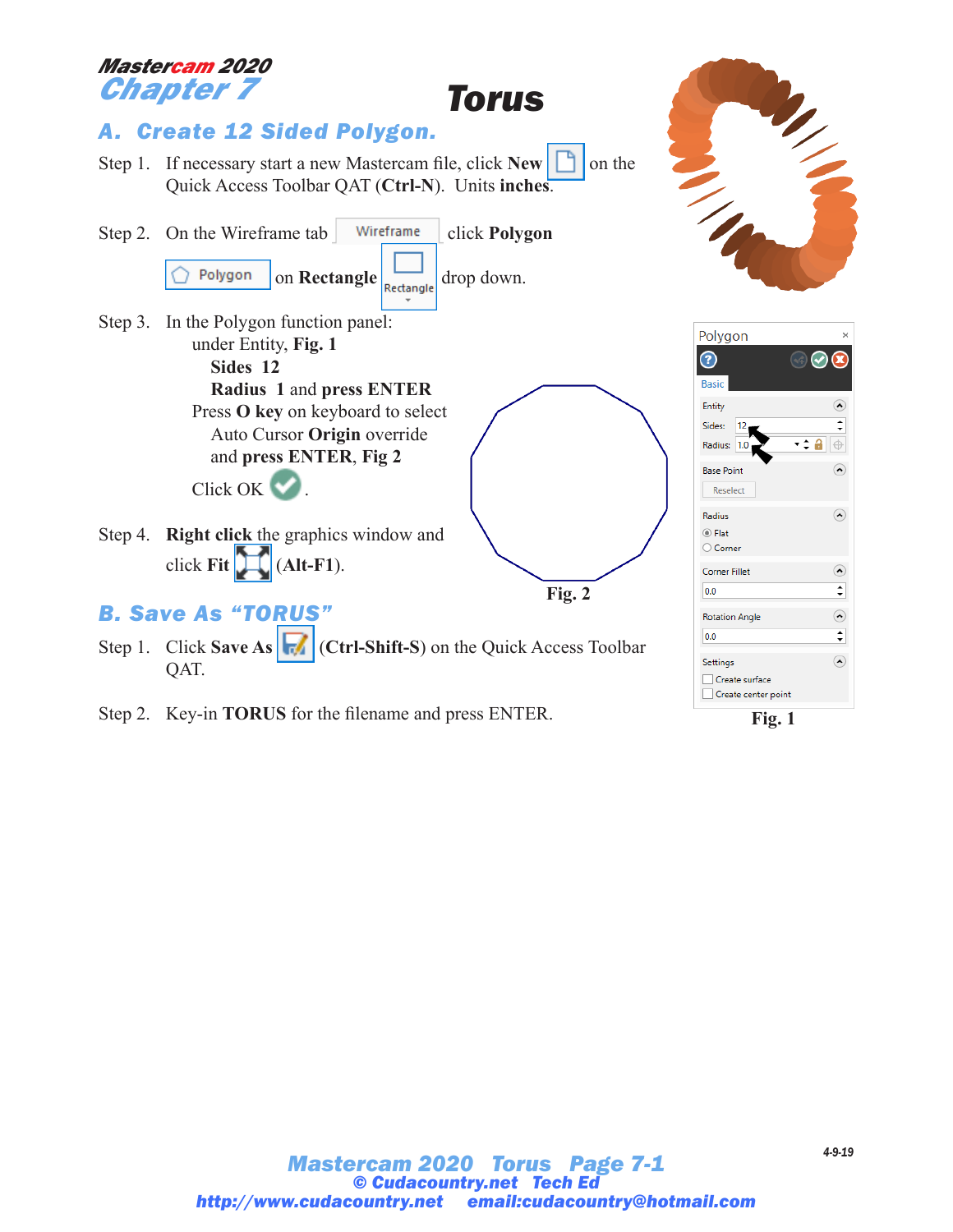

View , **Fig 8**.

*Mastercam 2020 Torus Page 7-2*

**Fig. 8**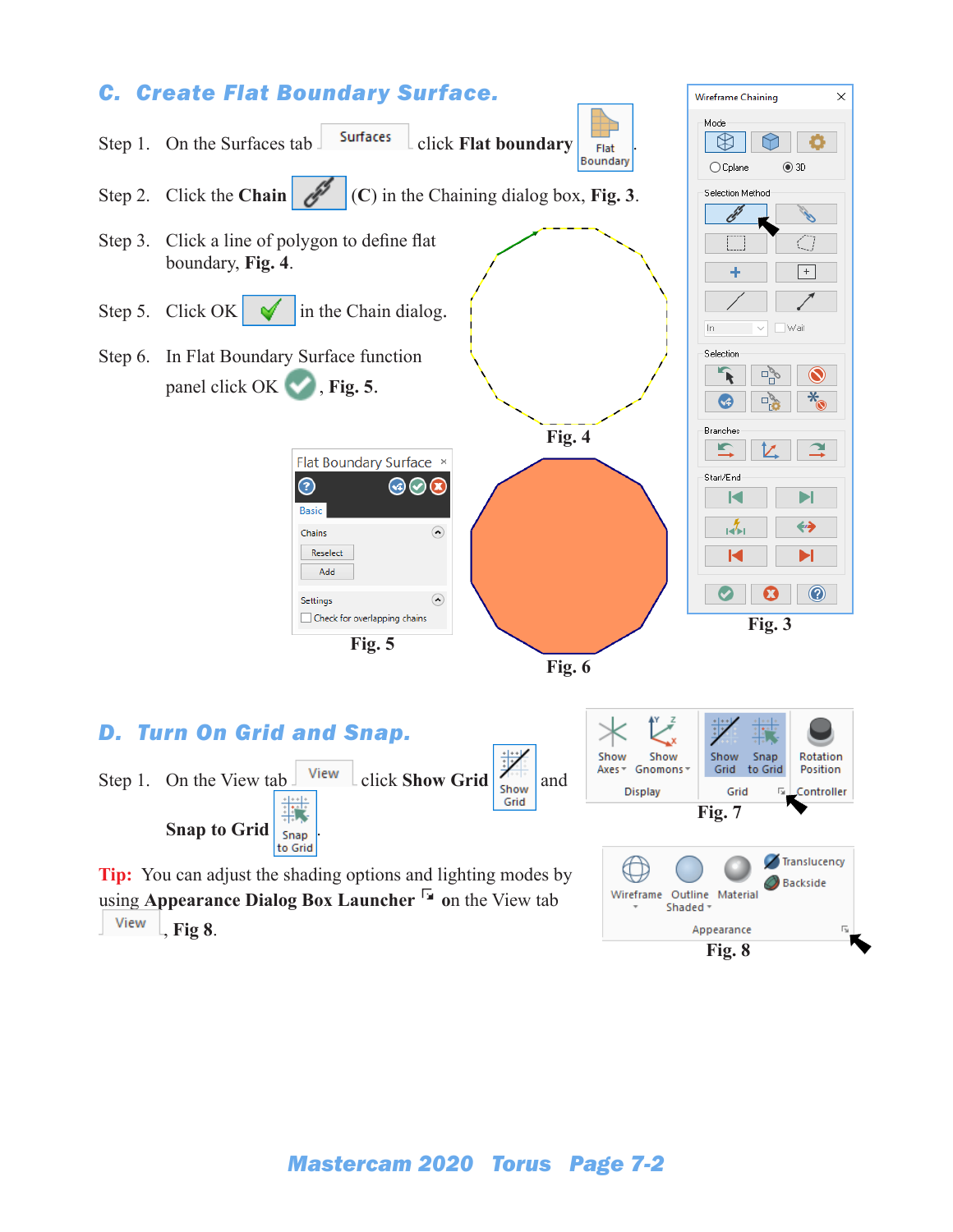## *E. Rotate Surface.*

- Step 1. Change to the Isometric View. **Right click** in the graphics window and click **f** Isometric (WCS) (Alt-7).
- Step 2. Click **CPLANE** in Status bar at bottom of the graphics window and click **Front** from the menu, **Fig 9**.
- Step 3. On the Transform tab Transform click **Rotate** Rotate
- Step 4 Click the **surface** and click **End Selection** (**ENTER**) **Fig. 10**.
- Step 5. In the Rotate function panel set: under Method, **Fig. 11** select **Copy** under Instances **Number 36 Angle 10**

under Rotation Center Point click **Reselect** Click **Position 1** to the left of the surface for point to rotate about.



Left Isometric Isometric reverse Trimetrio CPLANE: TOP **TOP TAILE: TO Fig. 9** Rotate

 $\odot$   $\odot$   $\alpha$ 

 $\odot$ 

 $\Omega$ 

 $\odot$ 

⊙

Entity

Selection

Reselect Rotation Center Point

Reselect

**Basic** Advanced

Method:  $\circledcirc$  Copy  $\bigcirc$  Move  $\bigcirc$  Join

Named Top Fron Back **Bottom** Right

**Fig. 12**

*Mastercam 2020 Torus Page 7-3*